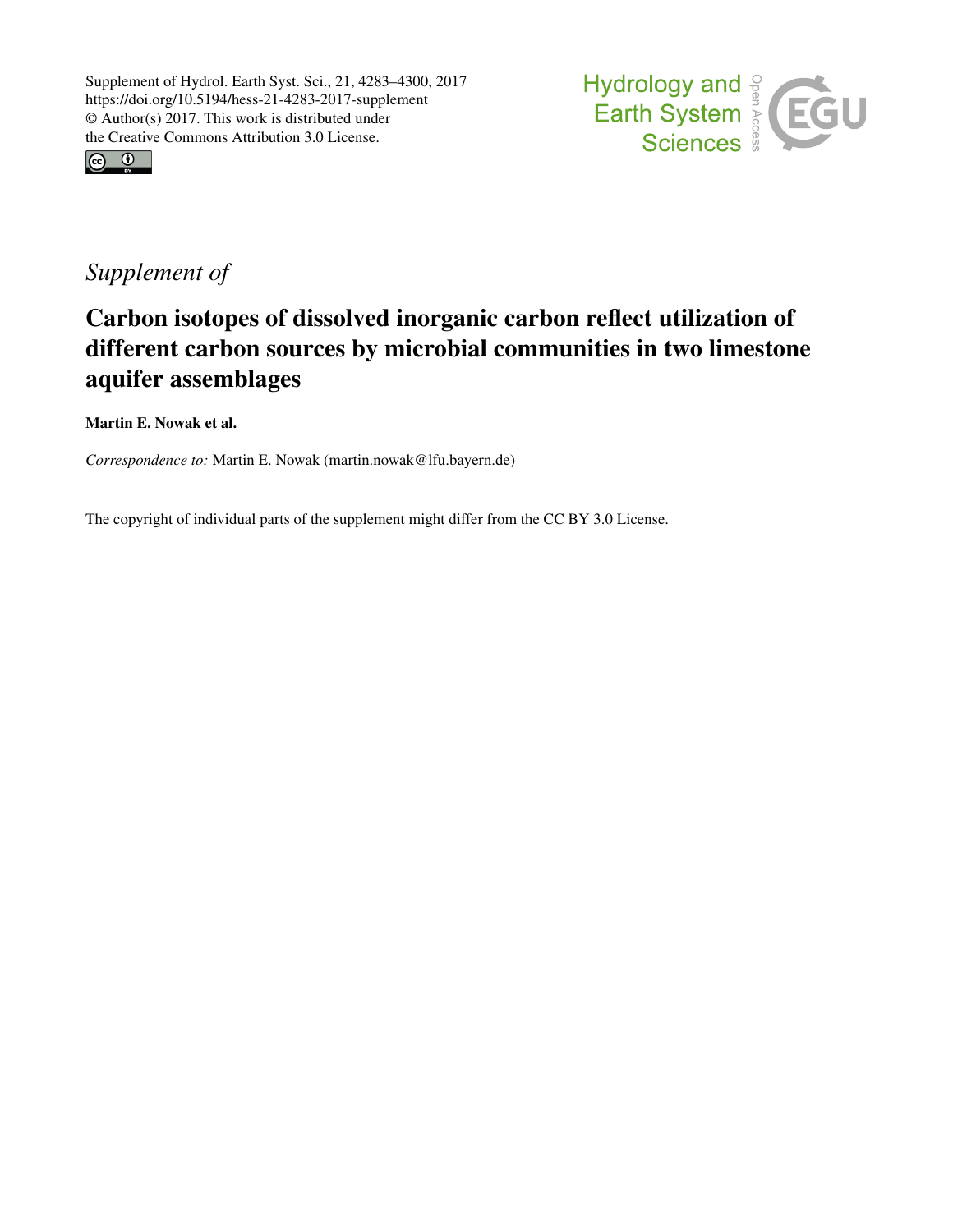#### Supplement material

#### 1) NETPATH input parameters

#### Flowpath: HTL H-31 to HTL H-41

Used constraints: Carbon, Nitrogen, Potassium Phases: "CH<sub>2</sub>O", Calcite, Exchange (Na/K), K-Mica, NH3-Gas Initial  $C-14: 56.75$  pm $C$ Model: Tamers

### Flowpath: HTL H-41 to HTL H-51

Used constraints: Carbon, Nitrogen, Potassium Phases: " $CH<sub>2</sub>O$ ", Calcite, Exchange (Na/K), K-Mica, NH3-Gas Initial C-14:  $56.42$  pmC <sup>14</sup>C Model: Tamers

## Flowpath: **HTU H-32 to HTL H-43**

Used constraints: Carbon, Sulfur, Iron, Redox, Calcium Phases: " $CH<sub>2</sub>O$ ", Calcite, Exchange (Na/K), Goethite, Gypsum, Pyrite Initial  $C-14$ : 55.86 pm $C$ <sup>14</sup>C Model: Tamers

### Flowpath: **HTU H-32 to HTL H-52**

Used constraints: Carbon, Sulfur, Nitrogen, Calcium, Magnesium, C-14, Carbon-13, Potassium Phases: "CH<sub>2</sub>O", Calcite, Dolomite, Gypsum, Pyrite, N2 Gas, NH3 Gas, NH4/CAEX, CO<sub>2</sub> Gas, CH4 Gas Initial C-14:  $55.86$  pmC <sup>14</sup>C Model: Rev. Fontes & Garnier solid ex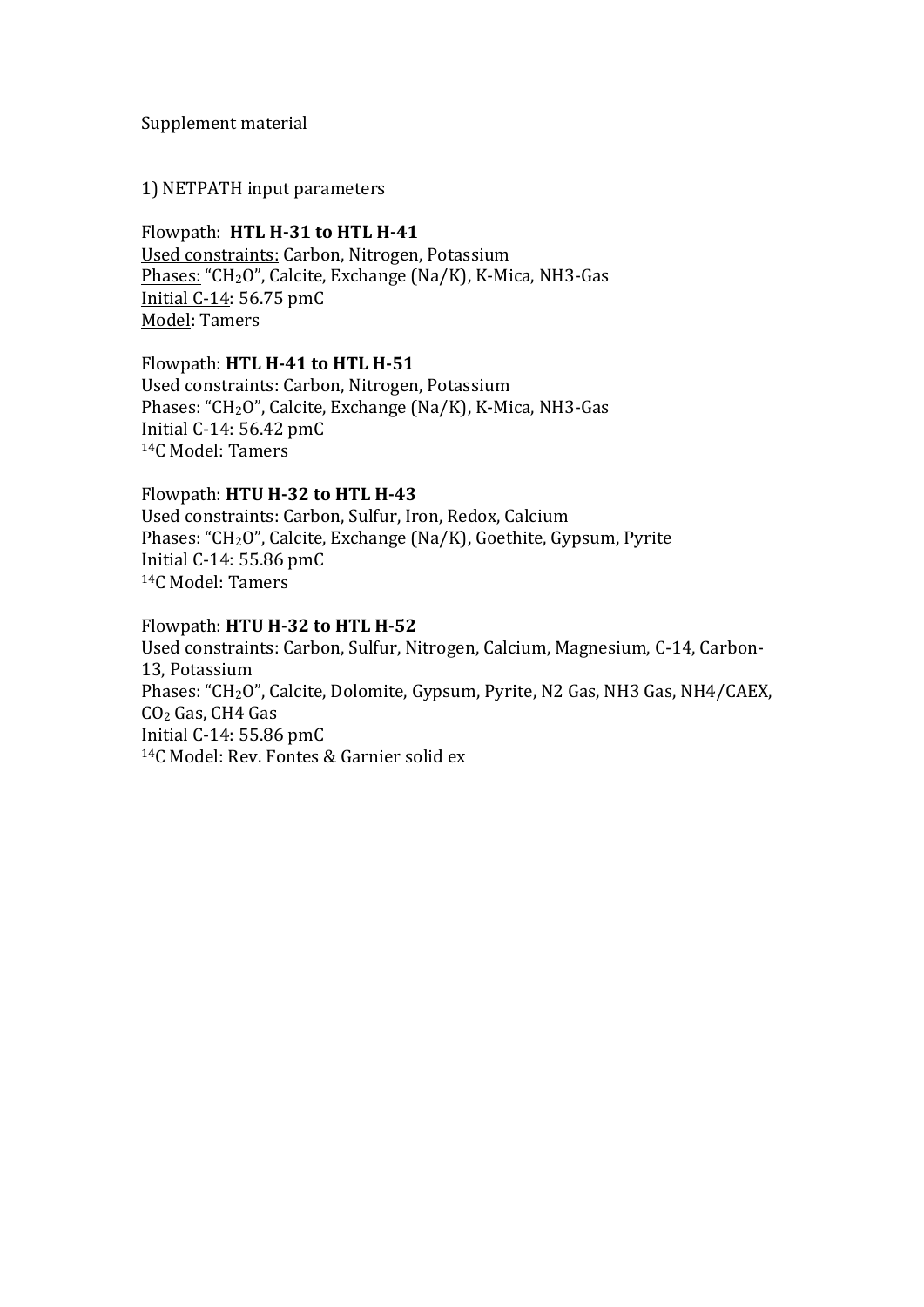

# 2) Abundance of bacterial OTU's at genus level

**Figure S1: Abundance of bacterial OTU´s at genus level:**